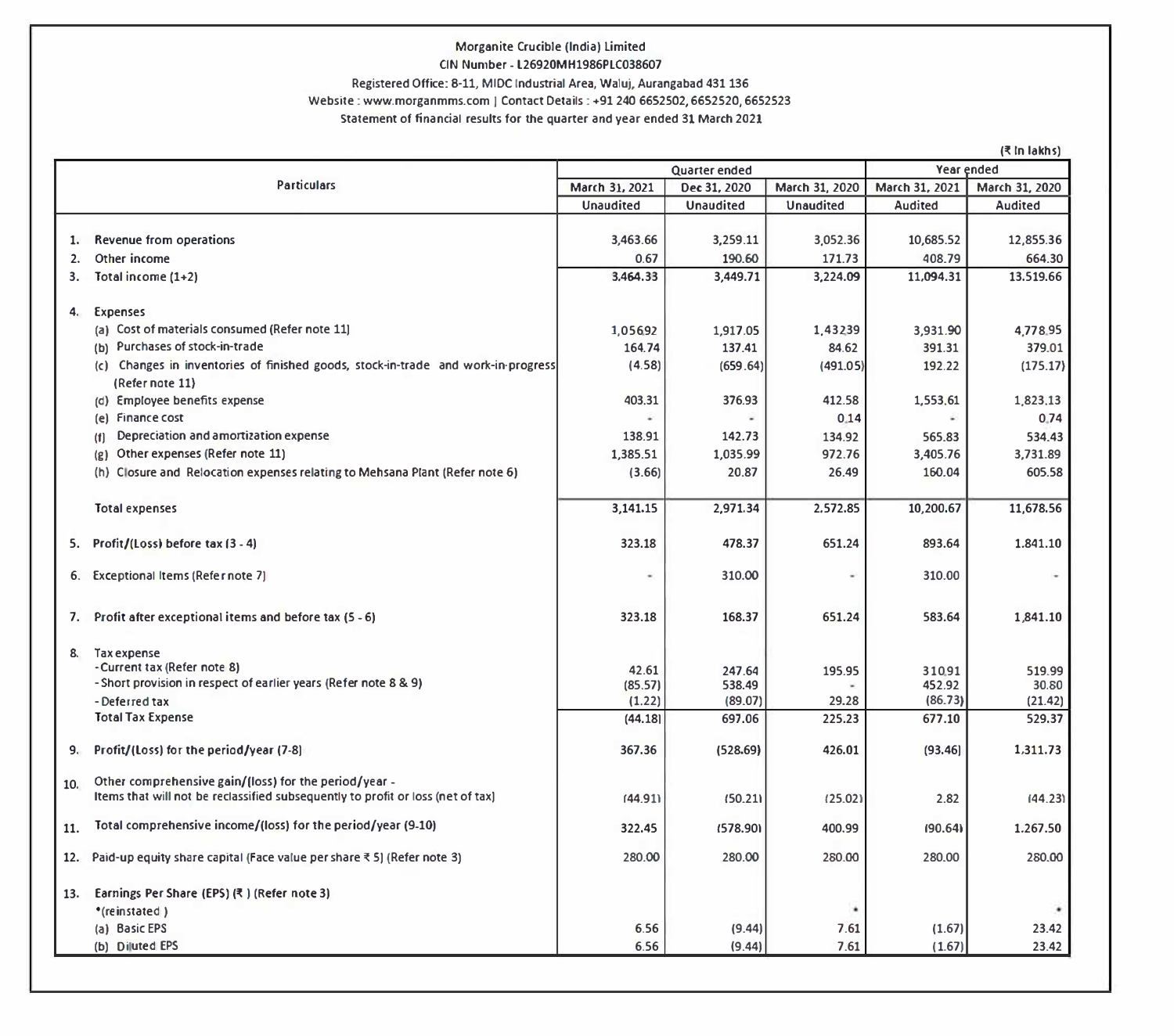# Morganite Crucible (India) Limited CIN Number - l26920MH1986PLC038607 Registered Office: 8-11, MIOC Industrial Area, Waluj. Aurangabad 431 136 Website : www.morganmms.com | Contact Details : +91 240 6652502, 6652520, 6652523

Statement of financial results for the quarter and year ended 31 March 2021

#### Part 2: Statement of assets and liabilities

| As At<br>As At<br>31-Mar-20<br><b>Particulars</b><br>31-Mar-21<br>(Audited)<br>(Audited)<br><b>ASSETS</b><br>Non-current assets<br>2,856.72<br>Property, plant and equipment<br>Capital work-in-progress<br>2,153.19<br>Right to use asset<br>10.70<br>Goodwill<br>137,81<br>Other intangible assets<br>19.17<br><b>Financial assets</b><br>34.76<br>a) Other financial assets<br>156.53<br>Deferred tax asset (net)<br>Income tax assets (net)<br>203.10<br>5.47<br>Other non-current assets<br>5,577.45<br>5,756.21<br>Total Non-current assets (A)<br><b>Current assets</b><br>Inventories (Refer note 11)<br>1,771.80<br><b>Financial assets</b><br>a) Trade receivables<br>2,229.13<br>b) Cash and cash equivalents<br>3,564.08<br>c) Other balances with banks<br>137.36<br>d) Loans<br>10.12<br>e) Other financial assets<br>34.50<br>491,87<br>Other current assets<br>Non current assets held for sale (Refer Note 6)<br>101.32<br>8,340.18<br><b>Total Current assets (B)</b><br>13,917.63<br>Total assets (A+B)<br><b>Equity and liabilities</b><br>Equity<br>Equity share capital<br>280.00<br>280.00<br>9,963.77<br>10,502.41<br>Other equity<br>10,243.77<br>10,782.41<br>Total equity (C)<br><b>Current liabilities</b><br><b>Financial liabilities</b><br>a) Trade payables<br>192.97<br>(i) dues of micro enterprises and small enterprises<br>(ii) dues of creditors other than micro enterprises and small enterprises<br>2,012.69<br>493.97<br>b) Other financial liabilities<br>Other current liabilities<br>478.36<br>Provisions<br>245.16<br>Income tax liabilities (net)<br>250.71<br><b>Total Current liabilities (D)</b><br>3,673.86<br>3,673.86<br><b>Total liabilities (D)</b><br>Total - equity and liabilities (C+D)<br>13,917.63 |  | (₹ In lakhs) |
|-----------------------------------------------------------------------------------------------------------------------------------------------------------------------------------------------------------------------------------------------------------------------------------------------------------------------------------------------------------------------------------------------------------------------------------------------------------------------------------------------------------------------------------------------------------------------------------------------------------------------------------------------------------------------------------------------------------------------------------------------------------------------------------------------------------------------------------------------------------------------------------------------------------------------------------------------------------------------------------------------------------------------------------------------------------------------------------------------------------------------------------------------------------------------------------------------------------------------------------------------------------------------------------------------------------------------------------------------------------------------------------------------------------------------------------------------------------------------------------------------------------------------------------------------------------------------------------------------------------------------------------------------------------------------------------------------------------------------------------------------------------------|--|--------------|
|                                                                                                                                                                                                                                                                                                                                                                                                                                                                                                                                                                                                                                                                                                                                                                                                                                                                                                                                                                                                                                                                                                                                                                                                                                                                                                                                                                                                                                                                                                                                                                                                                                                                                                                                                                 |  |              |
|                                                                                                                                                                                                                                                                                                                                                                                                                                                                                                                                                                                                                                                                                                                                                                                                                                                                                                                                                                                                                                                                                                                                                                                                                                                                                                                                                                                                                                                                                                                                                                                                                                                                                                                                                                 |  |              |
|                                                                                                                                                                                                                                                                                                                                                                                                                                                                                                                                                                                                                                                                                                                                                                                                                                                                                                                                                                                                                                                                                                                                                                                                                                                                                                                                                                                                                                                                                                                                                                                                                                                                                                                                                                 |  |              |
|                                                                                                                                                                                                                                                                                                                                                                                                                                                                                                                                                                                                                                                                                                                                                                                                                                                                                                                                                                                                                                                                                                                                                                                                                                                                                                                                                                                                                                                                                                                                                                                                                                                                                                                                                                 |  |              |
|                                                                                                                                                                                                                                                                                                                                                                                                                                                                                                                                                                                                                                                                                                                                                                                                                                                                                                                                                                                                                                                                                                                                                                                                                                                                                                                                                                                                                                                                                                                                                                                                                                                                                                                                                                 |  | 3,018.15     |
|                                                                                                                                                                                                                                                                                                                                                                                                                                                                                                                                                                                                                                                                                                                                                                                                                                                                                                                                                                                                                                                                                                                                                                                                                                                                                                                                                                                                                                                                                                                                                                                                                                                                                                                                                                 |  | 1,904.29     |
|                                                                                                                                                                                                                                                                                                                                                                                                                                                                                                                                                                                                                                                                                                                                                                                                                                                                                                                                                                                                                                                                                                                                                                                                                                                                                                                                                                                                                                                                                                                                                                                                                                                                                                                                                                 |  | 16.15        |
|                                                                                                                                                                                                                                                                                                                                                                                                                                                                                                                                                                                                                                                                                                                                                                                                                                                                                                                                                                                                                                                                                                                                                                                                                                                                                                                                                                                                                                                                                                                                                                                                                                                                                                                                                                 |  | 137.81       |
|                                                                                                                                                                                                                                                                                                                                                                                                                                                                                                                                                                                                                                                                                                                                                                                                                                                                                                                                                                                                                                                                                                                                                                                                                                                                                                                                                                                                                                                                                                                                                                                                                                                                                                                                                                 |  | 20.70        |
|                                                                                                                                                                                                                                                                                                                                                                                                                                                                                                                                                                                                                                                                                                                                                                                                                                                                                                                                                                                                                                                                                                                                                                                                                                                                                                                                                                                                                                                                                                                                                                                                                                                                                                                                                                 |  |              |
|                                                                                                                                                                                                                                                                                                                                                                                                                                                                                                                                                                                                                                                                                                                                                                                                                                                                                                                                                                                                                                                                                                                                                                                                                                                                                                                                                                                                                                                                                                                                                                                                                                                                                                                                                                 |  | 97.06        |
|                                                                                                                                                                                                                                                                                                                                                                                                                                                                                                                                                                                                                                                                                                                                                                                                                                                                                                                                                                                                                                                                                                                                                                                                                                                                                                                                                                                                                                                                                                                                                                                                                                                                                                                                                                 |  | 70.75        |
|                                                                                                                                                                                                                                                                                                                                                                                                                                                                                                                                                                                                                                                                                                                                                                                                                                                                                                                                                                                                                                                                                                                                                                                                                                                                                                                                                                                                                                                                                                                                                                                                                                                                                                                                                                 |  | 454.22       |
|                                                                                                                                                                                                                                                                                                                                                                                                                                                                                                                                                                                                                                                                                                                                                                                                                                                                                                                                                                                                                                                                                                                                                                                                                                                                                                                                                                                                                                                                                                                                                                                                                                                                                                                                                                 |  | 37.08        |
|                                                                                                                                                                                                                                                                                                                                                                                                                                                                                                                                                                                                                                                                                                                                                                                                                                                                                                                                                                                                                                                                                                                                                                                                                                                                                                                                                                                                                                                                                                                                                                                                                                                                                                                                                                 |  |              |
|                                                                                                                                                                                                                                                                                                                                                                                                                                                                                                                                                                                                                                                                                                                                                                                                                                                                                                                                                                                                                                                                                                                                                                                                                                                                                                                                                                                                                                                                                                                                                                                                                                                                                                                                                                 |  |              |
|                                                                                                                                                                                                                                                                                                                                                                                                                                                                                                                                                                                                                                                                                                                                                                                                                                                                                                                                                                                                                                                                                                                                                                                                                                                                                                                                                                                                                                                                                                                                                                                                                                                                                                                                                                 |  |              |
|                                                                                                                                                                                                                                                                                                                                                                                                                                                                                                                                                                                                                                                                                                                                                                                                                                                                                                                                                                                                                                                                                                                                                                                                                                                                                                                                                                                                                                                                                                                                                                                                                                                                                                                                                                 |  | 2,155.77     |
|                                                                                                                                                                                                                                                                                                                                                                                                                                                                                                                                                                                                                                                                                                                                                                                                                                                                                                                                                                                                                                                                                                                                                                                                                                                                                                                                                                                                                                                                                                                                                                                                                                                                                                                                                                 |  |              |
|                                                                                                                                                                                                                                                                                                                                                                                                                                                                                                                                                                                                                                                                                                                                                                                                                                                                                                                                                                                                                                                                                                                                                                                                                                                                                                                                                                                                                                                                                                                                                                                                                                                                                                                                                                 |  | 2,319.18     |
|                                                                                                                                                                                                                                                                                                                                                                                                                                                                                                                                                                                                                                                                                                                                                                                                                                                                                                                                                                                                                                                                                                                                                                                                                                                                                                                                                                                                                                                                                                                                                                                                                                                                                                                                                                 |  | 2,821.60     |
|                                                                                                                                                                                                                                                                                                                                                                                                                                                                                                                                                                                                                                                                                                                                                                                                                                                                                                                                                                                                                                                                                                                                                                                                                                                                                                                                                                                                                                                                                                                                                                                                                                                                                                                                                                 |  | 22.28        |
|                                                                                                                                                                                                                                                                                                                                                                                                                                                                                                                                                                                                                                                                                                                                                                                                                                                                                                                                                                                                                                                                                                                                                                                                                                                                                                                                                                                                                                                                                                                                                                                                                                                                                                                                                                 |  | 14.71        |
|                                                                                                                                                                                                                                                                                                                                                                                                                                                                                                                                                                                                                                                                                                                                                                                                                                                                                                                                                                                                                                                                                                                                                                                                                                                                                                                                                                                                                                                                                                                                                                                                                                                                                                                                                                 |  | 12.23        |
|                                                                                                                                                                                                                                                                                                                                                                                                                                                                                                                                                                                                                                                                                                                                                                                                                                                                                                                                                                                                                                                                                                                                                                                                                                                                                                                                                                                                                                                                                                                                                                                                                                                                                                                                                                 |  | 741.35       |
|                                                                                                                                                                                                                                                                                                                                                                                                                                                                                                                                                                                                                                                                                                                                                                                                                                                                                                                                                                                                                                                                                                                                                                                                                                                                                                                                                                                                                                                                                                                                                                                                                                                                                                                                                                 |  | 101.32       |
|                                                                                                                                                                                                                                                                                                                                                                                                                                                                                                                                                                                                                                                                                                                                                                                                                                                                                                                                                                                                                                                                                                                                                                                                                                                                                                                                                                                                                                                                                                                                                                                                                                                                                                                                                                 |  | 8,188.44     |
|                                                                                                                                                                                                                                                                                                                                                                                                                                                                                                                                                                                                                                                                                                                                                                                                                                                                                                                                                                                                                                                                                                                                                                                                                                                                                                                                                                                                                                                                                                                                                                                                                                                                                                                                                                 |  | 13,944.65    |
|                                                                                                                                                                                                                                                                                                                                                                                                                                                                                                                                                                                                                                                                                                                                                                                                                                                                                                                                                                                                                                                                                                                                                                                                                                                                                                                                                                                                                                                                                                                                                                                                                                                                                                                                                                 |  |              |
|                                                                                                                                                                                                                                                                                                                                                                                                                                                                                                                                                                                                                                                                                                                                                                                                                                                                                                                                                                                                                                                                                                                                                                                                                                                                                                                                                                                                                                                                                                                                                                                                                                                                                                                                                                 |  |              |
|                                                                                                                                                                                                                                                                                                                                                                                                                                                                                                                                                                                                                                                                                                                                                                                                                                                                                                                                                                                                                                                                                                                                                                                                                                                                                                                                                                                                                                                                                                                                                                                                                                                                                                                                                                 |  |              |
|                                                                                                                                                                                                                                                                                                                                                                                                                                                                                                                                                                                                                                                                                                                                                                                                                                                                                                                                                                                                                                                                                                                                                                                                                                                                                                                                                                                                                                                                                                                                                                                                                                                                                                                                                                 |  |              |
|                                                                                                                                                                                                                                                                                                                                                                                                                                                                                                                                                                                                                                                                                                                                                                                                                                                                                                                                                                                                                                                                                                                                                                                                                                                                                                                                                                                                                                                                                                                                                                                                                                                                                                                                                                 |  |              |
|                                                                                                                                                                                                                                                                                                                                                                                                                                                                                                                                                                                                                                                                                                                                                                                                                                                                                                                                                                                                                                                                                                                                                                                                                                                                                                                                                                                                                                                                                                                                                                                                                                                                                                                                                                 |  |              |
|                                                                                                                                                                                                                                                                                                                                                                                                                                                                                                                                                                                                                                                                                                                                                                                                                                                                                                                                                                                                                                                                                                                                                                                                                                                                                                                                                                                                                                                                                                                                                                                                                                                                                                                                                                 |  |              |
|                                                                                                                                                                                                                                                                                                                                                                                                                                                                                                                                                                                                                                                                                                                                                                                                                                                                                                                                                                                                                                                                                                                                                                                                                                                                                                                                                                                                                                                                                                                                                                                                                                                                                                                                                                 |  |              |
|                                                                                                                                                                                                                                                                                                                                                                                                                                                                                                                                                                                                                                                                                                                                                                                                                                                                                                                                                                                                                                                                                                                                                                                                                                                                                                                                                                                                                                                                                                                                                                                                                                                                                                                                                                 |  |              |
|                                                                                                                                                                                                                                                                                                                                                                                                                                                                                                                                                                                                                                                                                                                                                                                                                                                                                                                                                                                                                                                                                                                                                                                                                                                                                                                                                                                                                                                                                                                                                                                                                                                                                                                                                                 |  | 293.52       |
|                                                                                                                                                                                                                                                                                                                                                                                                                                                                                                                                                                                                                                                                                                                                                                                                                                                                                                                                                                                                                                                                                                                                                                                                                                                                                                                                                                                                                                                                                                                                                                                                                                                                                                                                                                 |  | 1,691.73     |
|                                                                                                                                                                                                                                                                                                                                                                                                                                                                                                                                                                                                                                                                                                                                                                                                                                                                                                                                                                                                                                                                                                                                                                                                                                                                                                                                                                                                                                                                                                                                                                                                                                                                                                                                                                 |  | 491.17       |
|                                                                                                                                                                                                                                                                                                                                                                                                                                                                                                                                                                                                                                                                                                                                                                                                                                                                                                                                                                                                                                                                                                                                                                                                                                                                                                                                                                                                                                                                                                                                                                                                                                                                                                                                                                 |  | 270.79       |
|                                                                                                                                                                                                                                                                                                                                                                                                                                                                                                                                                                                                                                                                                                                                                                                                                                                                                                                                                                                                                                                                                                                                                                                                                                                                                                                                                                                                                                                                                                                                                                                                                                                                                                                                                                 |  | 234.79       |
|                                                                                                                                                                                                                                                                                                                                                                                                                                                                                                                                                                                                                                                                                                                                                                                                                                                                                                                                                                                                                                                                                                                                                                                                                                                                                                                                                                                                                                                                                                                                                                                                                                                                                                                                                                 |  | 180.24       |
|                                                                                                                                                                                                                                                                                                                                                                                                                                                                                                                                                                                                                                                                                                                                                                                                                                                                                                                                                                                                                                                                                                                                                                                                                                                                                                                                                                                                                                                                                                                                                                                                                                                                                                                                                                 |  | 3,162.24     |
|                                                                                                                                                                                                                                                                                                                                                                                                                                                                                                                                                                                                                                                                                                                                                                                                                                                                                                                                                                                                                                                                                                                                                                                                                                                                                                                                                                                                                                                                                                                                                                                                                                                                                                                                                                 |  |              |
|                                                                                                                                                                                                                                                                                                                                                                                                                                                                                                                                                                                                                                                                                                                                                                                                                                                                                                                                                                                                                                                                                                                                                                                                                                                                                                                                                                                                                                                                                                                                                                                                                                                                                                                                                                 |  | 3,162.24     |
|                                                                                                                                                                                                                                                                                                                                                                                                                                                                                                                                                                                                                                                                                                                                                                                                                                                                                                                                                                                                                                                                                                                                                                                                                                                                                                                                                                                                                                                                                                                                                                                                                                                                                                                                                                 |  | 13,944.65    |
|                                                                                                                                                                                                                                                                                                                                                                                                                                                                                                                                                                                                                                                                                                                                                                                                                                                                                                                                                                                                                                                                                                                                                                                                                                                                                                                                                                                                                                                                                                                                                                                                                                                                                                                                                                 |  |              |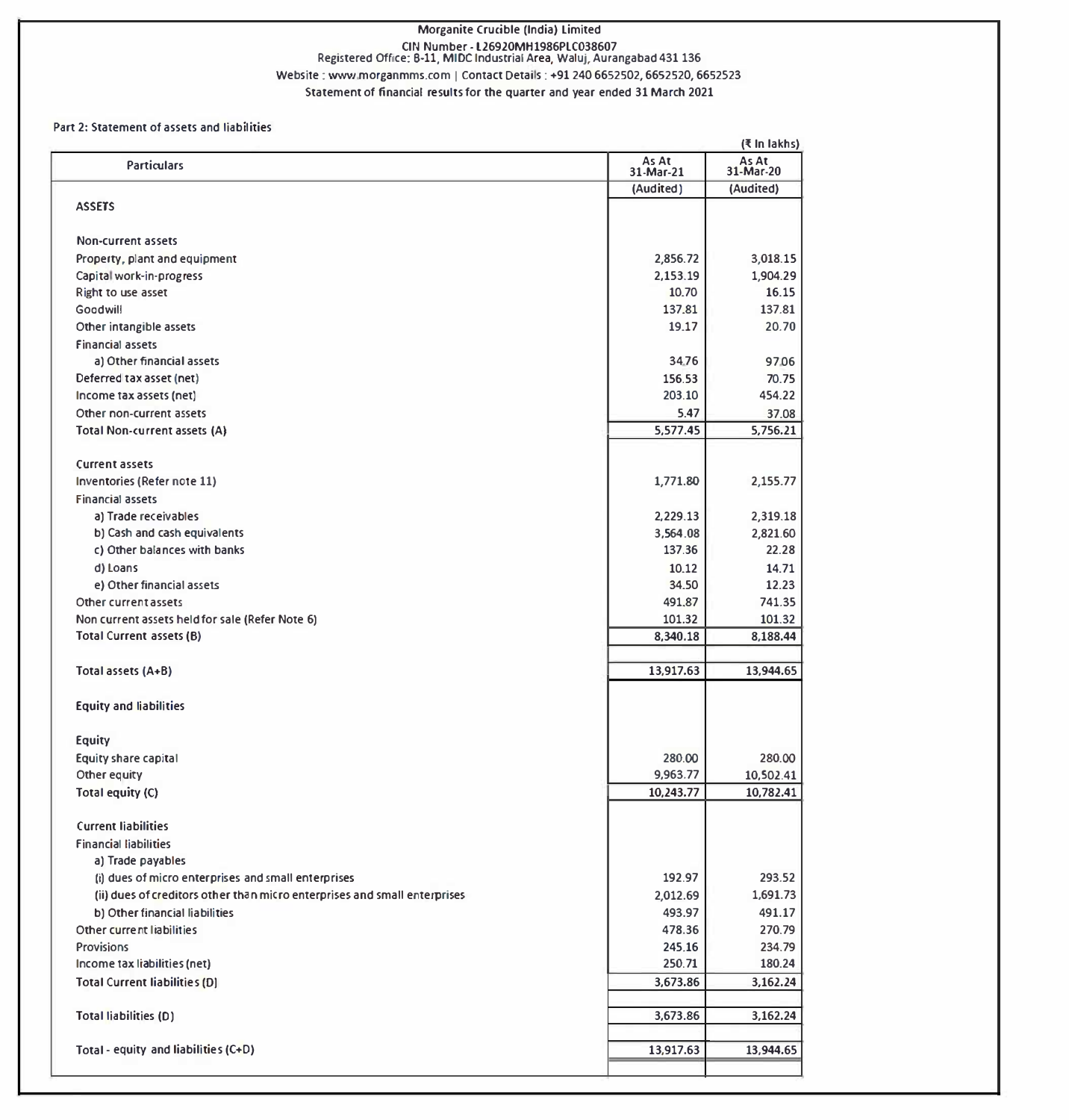# Morganite Crucible (India) Limited CIN Number - L26920MH1986PLC038607<br>Registered Office: B-11, MIDC Industrial Area, Waluj, Aurangabad 431 136 Website : www.morganmms.com I Contact Details : +91 240 6652502, 6652520, 6652523

Statement of financial results for the quarter and year ended 31 March 2021

#### Part 3: Cashflow statement

|                                                                                         |            | (₹ In lakhs) |
|-----------------------------------------------------------------------------------------|------------|--------------|
| <b>Particulars</b>                                                                      | Year ended |              |
|                                                                                         | 31-Mar-21  | 31-Mar-20    |
|                                                                                         | (Audited)  | (Audited)    |
|                                                                                         |            |              |
| A) Cash flow from operating activities                                                  |            |              |
| Profit before tax                                                                       | 583.64     | 1.841.10     |
|                                                                                         |            |              |
| <b>Adjustments for:</b>                                                                 |            | (110.66)     |
| Interest income                                                                         | (11.47)    | 0.74         |
| Finance cost<br>(Gain)/Loss on account of foreign currency transactions and translation | (25.71)    | (6.56)       |
| Depreciation and amortization expense                                                   | 565.83     | 534.43       |
| Property, plant and equipment written off                                               |            | 86.94        |
| Gain on sale of property, plant and equipment                                           | (3.13)     | (3.23)       |
| Provision for/ (reversal of) inventory obsolescence                                     |            | 15.25        |
| Provision for doubtful receivables                                                      | 24.61      | 29.61        |
|                                                                                         | 550.13     | 546.52       |
| Changes in working capital:                                                             |            |              |
| Inventories                                                                             | 383.97     | (108.12)     |
| <b>Trade receivables</b>                                                                | 87.79      | (623.02)     |
| Loans, other financial assets and other assets                                          | 264.03     | (279.17)     |
| Trade payables, other financial liabilities , other liabilities and provisions          | 494.26     | 226.61       |
| Cash generated from operating activities                                                | 2,363.82   | 1,603.92     |
| Income taxes paid (net)                                                                 | (442.24)   | (511.20)     |
| Net cash flows generated from operating activities (A)                                  | 1,921.58   | 1,092.72     |
|                                                                                         |            |              |
| B) Cash flows from investing activities                                                 |            |              |
| Purchase of property, plant and equipment and intangible assets (including              | (690.11)   | (2,412.01)   |
| movement in capital work in progress and capital advances)                              |            |              |
| Proceeds from sale of property, plant and equipment                                     | 46.92      | 6.33         |
| Investment in bank deposits                                                             | (1,029.01) | (763.41)     |
| Maturity of bank deposits                                                               | 913.93     | 3,079.41     |
| Interest received                                                                       | 11.47      | 133.71       |
| Net cash generated from / (used in) investing activities (B)                            | (746.80)   | 44.03        |
| C) Cash flows from financing activities                                                 |            |              |
| Repayment of Lease Liability including interest                                         |            | (5.76)       |
| Payment of dividend (including Dividend Distribution Tax thereon)                       | (444.57)   | (405.07)     |
| Net cash (used in) financing activities (C)                                             | (444.57)   | (410.83)     |
|                                                                                         |            |              |
| Net increase / (decrease) in cash and cash equivalents ( $A+B+C$ )                      | 730.21     | 725.92       |
|                                                                                         |            |              |
| Effect of exchange differences on cash and cash equivalents held in foreign             |            |              |
| currency                                                                                | 12.27      | 7.65         |
| Cash and cash equivalents at the beginning of the year                                  | 2,821.60   | 2.088.03     |
| Cash and cash equivalents at the end of the year                                        | 3,564.08   | 2,821.60     |
|                                                                                         |            |              |
| Components of cash and cash equivalents                                                 |            |              |
| Cash and cash equivalents comprises of:                                                 |            |              |
| Cash on hand                                                                            | 0.28       | 0.35         |
| <b>Bank balances</b>                                                                    |            |              |
| - in current accounts                                                                   | 3,202.71   | 1.823.16     |
| - Export Earner's Foreign Currency account                                              | 302.92     | 291.60       |
| - in deposits accounts (with original maturity of 3 months or less)                     | 58.17      | 706.49       |
| Total cash and cash equivalents at the end of the year                                  | 3,564,08   | 2,821.60     |